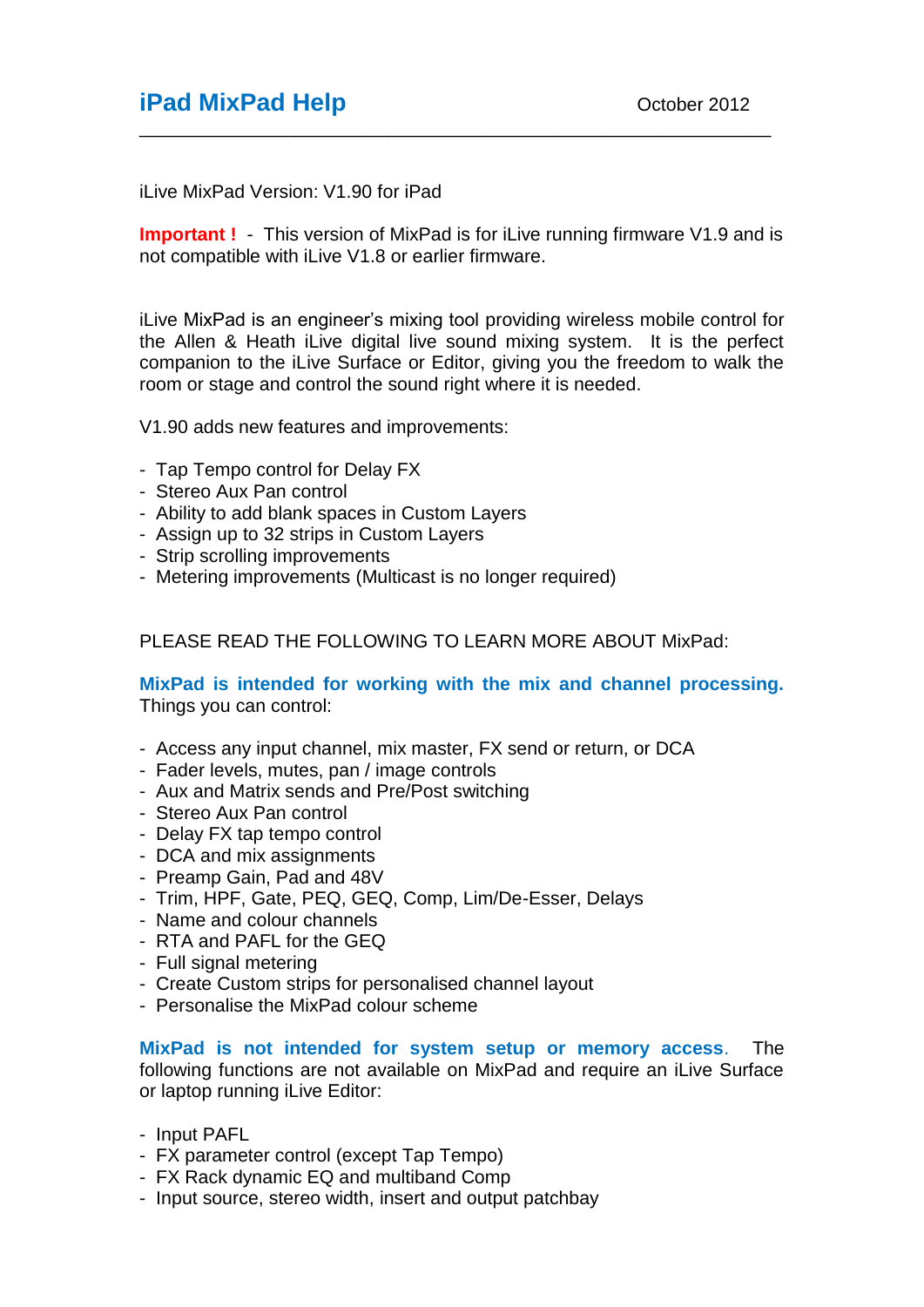- Channel ganging
- Aux source routing options
- Library, Scene and Show memory store and recall
- Scene Safes edit
- SoftKeys
- Signal Generator
- Talkback
- System configuration, options and preferences
- User Profiles

#### **MixPad does not support:**

- xDR-16 audio expanders (will see the xDR channels but not its Preamps),
- Dual-Rack (will not see the Slave channels).
- Modular iLive Surface preamp control (will control Trim but not Gain).

## **Requirements**

Any iLive MixRack running V1.9 or higher version firmware, with a good wireless router (wireless access point) connected to one of its NETWORK ports. The iLive firmware minor version number does not need to be identical to the MixPad version, for example MixPad V1.91 would run on iLive V1.92. Refer to the Allen & Heath web site for more information.

For more on Wi-Fi connection refer to Appendix 1 later in this guide.

For help with troubleshooting refer to Appendix 2.

### **iPad settings**

MixPad handles a large amount of processing and metering data. For best performance shut down other applications running in the background. Do this by double tapping the Home button to display all open applications on the lower toolbar. Touch and hold each icon until the red circle appears, then touch the red circle to close it.

### **WiFi connection**

Make sure the iPad Wi-Fi is turned ON in the Settings screen. Choose your wireless router from those shown in the Network list.

For security we recommend you password protect your wireless router. The iPad remembers the network settings. To prevent an iPad connecting again in future without the password, for example if you have let a guest engineer access your iLive with their own iPad, select your network in their iPad Settings Wi-Fi menu and use the 'Forget this network' function.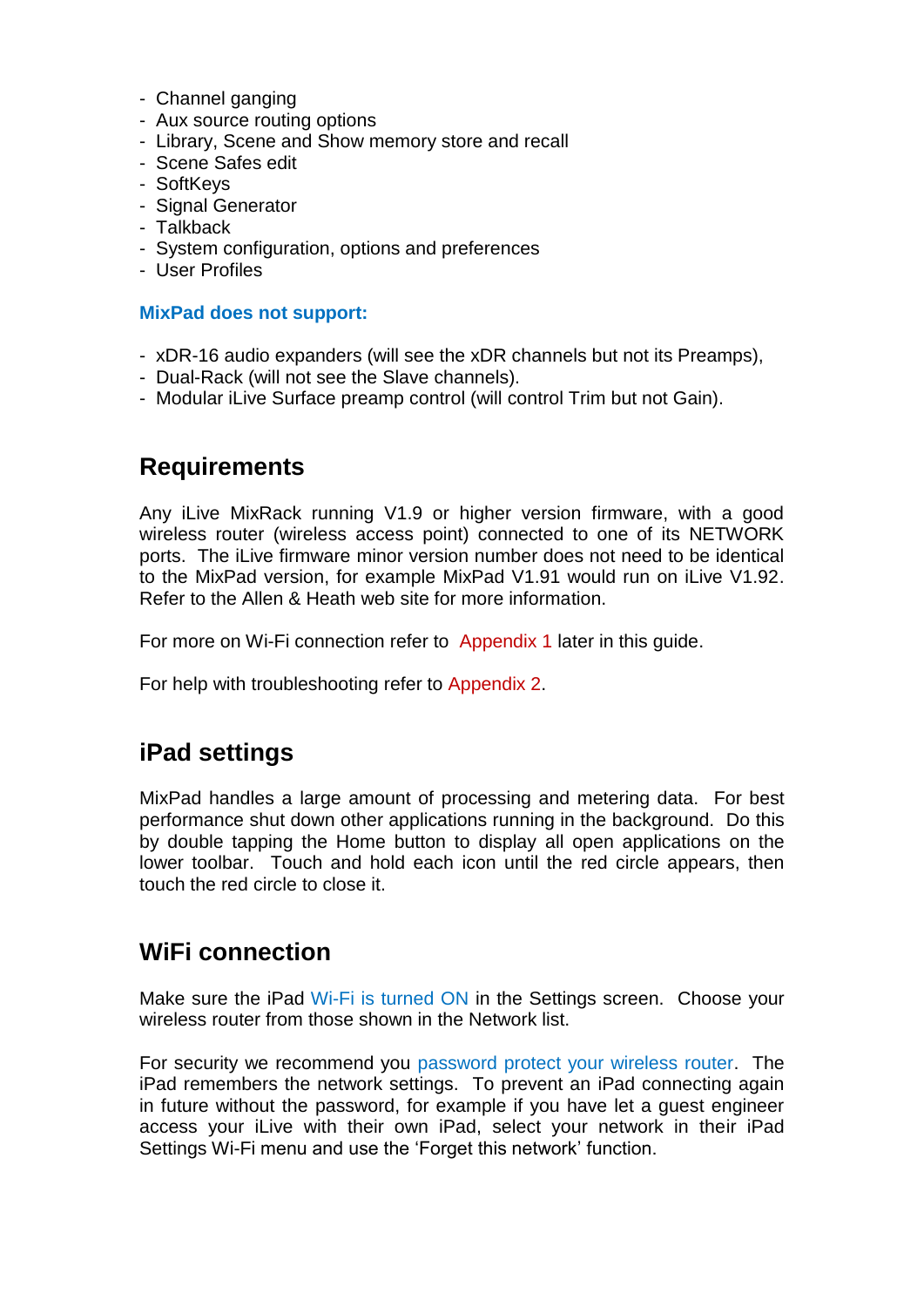Check for good Wi-Fi signal strength and that there is no interference from other wireless equipment in the area.

Position your wireless router within the specified range and in line of sight of the iPad where possible. It can help to place it high up to avoid obstacles such as people and equipment. Avoid locating it behind pillars or walls, near metal beams or on top of loudspeakers.

## **Connecting to the iLive**

Start the MixPad application. Wait a few moments for a list of available iDR MixRacks to appear. Touch the one you want to connect to. Touch 'Connect'. Choose a User and enter a password if one is set, leave blank if one is not set, then touch 'Logon'. Wait a few seconds for MixPad to connect. If you have trouble connecting refer to Appendix 2 later in this guide.

To disconnect from the iLive go to the MixPad Setup screen and touch the Logout button, or shut down the MixPad application.

To shut down the MixPad application first return to the iPad Home screen, then double tap the Home key to view open applications. Touch and hold the MixPad icon until the red circle appears, then touch the circle to shut down the app.

# **Using MixPad - Working with the screen**

The screen has two panels – top and bottom. The right hand toolbar has tabs to select different strip and processing views, buttons to select screen mode, and a display of the currently selected CH Processing and MIX at the top.

**To select Channel Processing** - Single tap the channel Name. A yellow box around the strip and a yellow name box in the top right displays which channel is selected.

**To select a Mix** - Double tap the channel Name. A blue dot on the strip and a blue name box in the top right displays which Mix is selected.

**To adjust faders** – Touch anywhere in the fader area and drag up/down to adjust the level. Touch and move your finger left or right away from the fader to increase resolution.

**To adjust parameters** - Controls are shown as horizontal sliders with their value displayed above. Touch and drag left/right to change the values. Touch and move your finger up or down away from the control to increase the resolution.

**Strip views** – Use the toolbar tabs to view Input channels, Mix masters, FX send and returns, DCA masters, or Custom with your own preferred strip layout. Swipe your finger left/right to scroll through the channels. Tap the strip to stop the scrolling.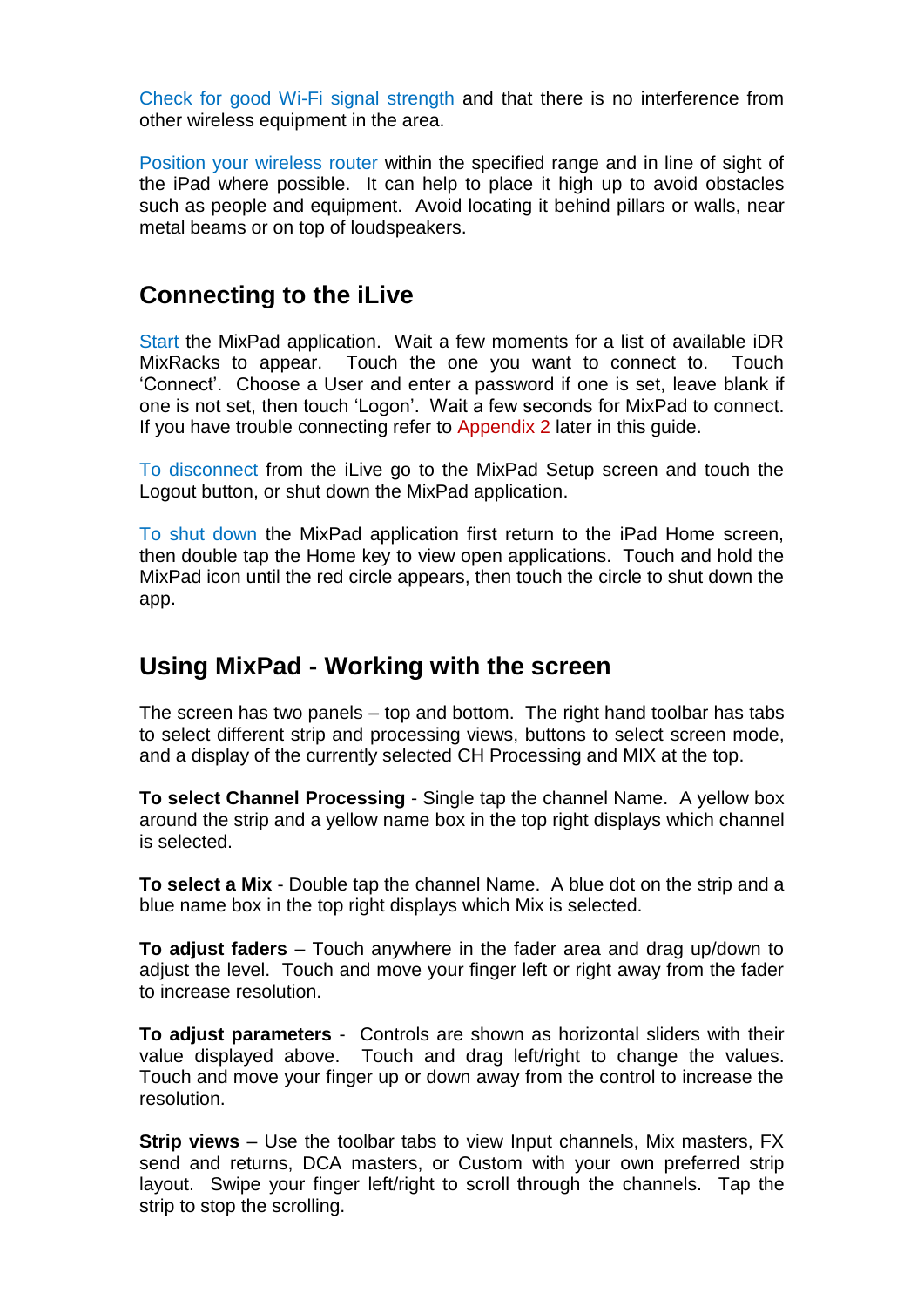There are 3 Screen Modes - **CH, MIX** and **Setup**. Select a mode from the buttons in the toolbar.

# **CH (Processing) Mode**:

Use this to access channel processing – Preamp, Trim and HPF, Gate, PEQ, GEQ, Comp, Lim/De-ess or Delay. The channel strips are shown in the bottom panel, the selected channel processing in the top panel.

Single tap the channel Name to select it. The yellow status box in the toolbar displays which channel is currently selected.

Use the 'In' button to switch processing in or out. Curves turn yellow when switched In. Control value boxes change colour when they are active.

**PEQ** – Drag the PEQ band dots around to shape the EQ. Move up/down to adjust Gain, sideways to adjust Frequency, and pinch vertically to adjust Width. Buttons are available to switch the EQ in/out and to flatten the EQ.

**GEQ** – An RTA fed by the current PAFL selection is displayed above the GEQ. Touch PAFL to display the RTA for the selected Mix. Note that this will override PAFL at the Surface too. Buttons are available to switch the EQ in/out, to flatten the EQ, and to select one of four GEQ models.

**FX Tap Tempo** – If an FX is a Delay then the top panel displays two Tap buttons, one for each side of the stereo delay. Touch the Linked button for mono delay. In this case the button on the left is used to tap in the delay time.

To access the mix sends and routing touch the MIX mode button in the toolbar.

# **MIX (Routing) Mode**:

Use this to access the Mix sends, pre/post settings and assignments. Both panels show channel strips selectable using the tabs. For example, you could display your Inputs in the bottom panel, and Mix masters in the top panel.

Double tap the channel Name to select its Mix view. The send strips change colour to follow that of the selected Mix master. Work with the routing in the top and bottom panels just like you would using the iLive Surface. The blue status box in the top right displays which mix is currently selected.

To access the channel processing touch the CH mode button in the toolbar.

### **Setup Mode**: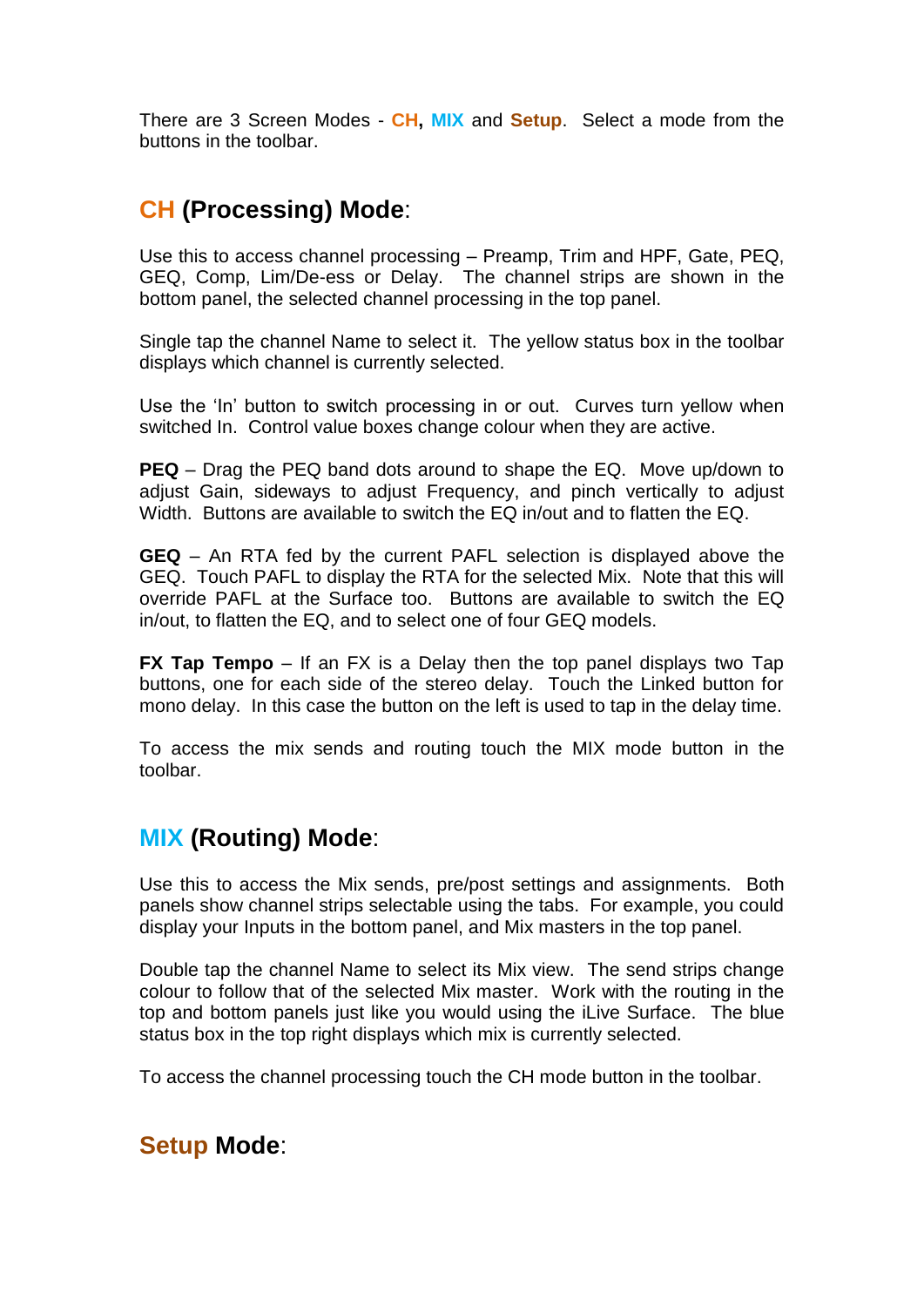Use this mode for setting your MixPad preferences using the tabs in the top panel.

**Custom** – Create your own strip layouts with up to 32 channels. Select Custom 1 or 2 in the bottom panel.

Custom 1 becomes available in the lower panel. Custom 2 becomes available in the upper panel.

Select the type of channel you want to assign from the top panel. Use your finger to drag and drop channels where you want then. Drag them down into the Custom strip to add them. Drag them up out of the strip to remove them. You can insert channels between strips or add on the right. To reposition a strip already in the Custom layer first touch it until it highlights, then drag it left or right to move it.

You can insert spaces between strips by dragging in the Blank item, for example to separate inputs from masters. For quickly assigning blocks of inputs select the 16 channel blocks at the end of the Inputs list.

Swipe left or right to scroll through the Custom strips without reordering them.

**Style** – Use the controls and menus here to customise the colour scheme and background to suit your preference. Confirm your changes by touching 'Update'. Restore the factory settings by touching 'Default'.

**Help** – Access this Help file at any time using this tab.

**Logout** – Touch this tab to log out. This disconnects MixPad from the iLive MixRack and takes you back to the Connection screen.

# **Appendix 1 – Using a Wi-Fi Router**

### **Choosing a wireless router**

The iLive MixPad application handles very large amounts of control and metering data. This is a professional mixing tool that justifies network equipment of suitably high performance, quality and reliability. The router is an important part of the iLive system. Investing in a good quality modern router that has a high specification and ample processing power will help you get the best performance and speed from your iLive, particularly if you are running multiple controllers on the iLive network.

For best performance we recommend you choose a dual band wireless router with auto channel selection. Use the more recent 5GHz band in places where there is intense WiFi activity or interference in the more crowded 2.4GHz band. A wireless router with auto channel selection automatically sets itself to an available or least congested channel when you power it up.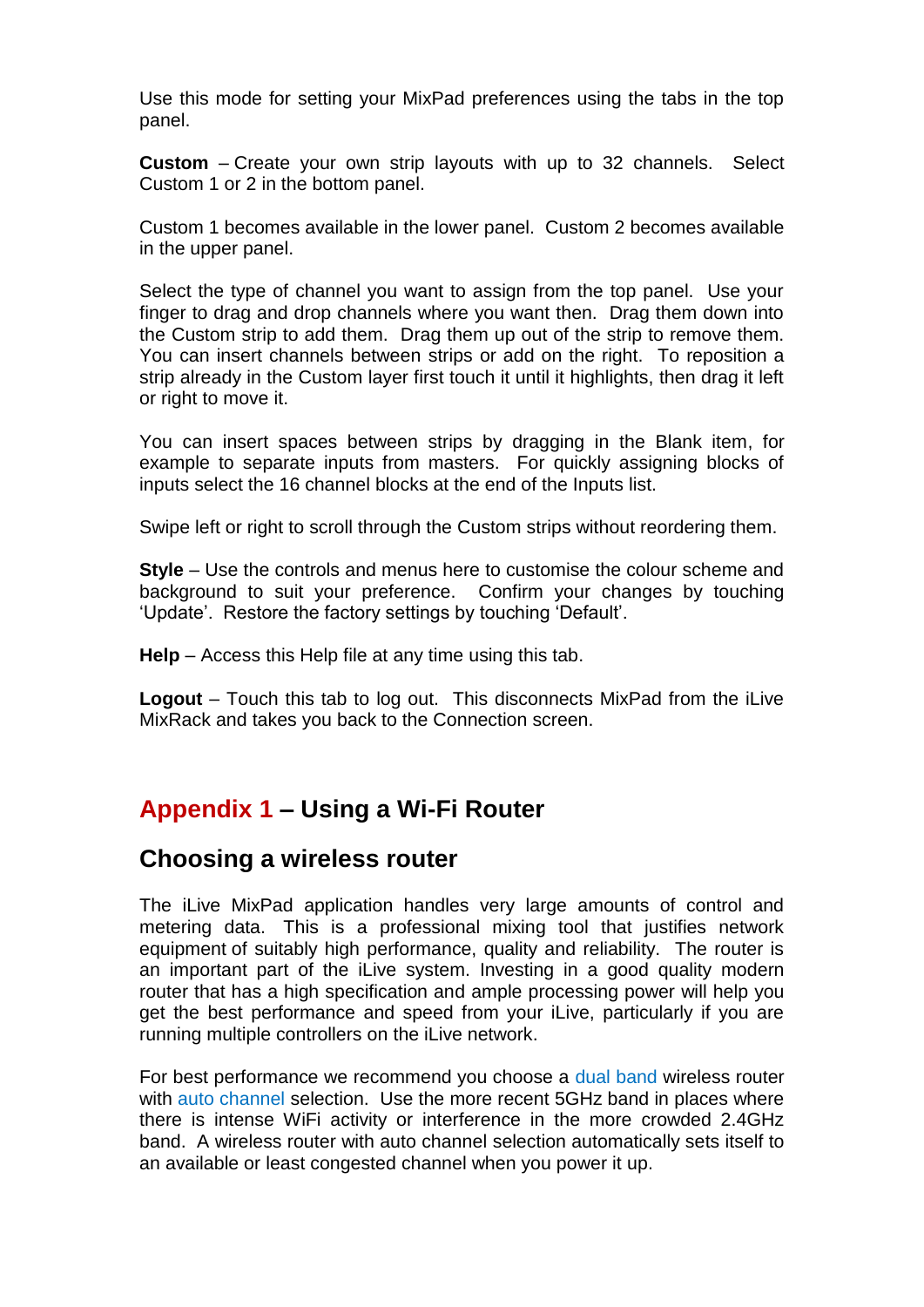Refer to the Allen & Heath web site for more information on choosing wireless routers for use with the iLive system.

### **Setting up the wireless router**

To set up the wireless router you will need to connect it to a PC using a wired LAN connection to access its setup menus. Follow the instructions provided by the wireless router manufacturer.

You may need to change the router IP address. It must be compatible with the iLive network. The default IP addresses assigned to the iLive System are as follows:

- Default MixRack IP address  $= 192.168.1.1$
- Default Surface IP address = 192.168.1.2
- Default TouchScreen IP address = 192.168.1.3
- Default  $xDR-16$  Expander address =  $192.168.1.20$
- Default Subnet Mask = 255.255.255.0

Therefore, to avoid conflict with the iLive hardware you must give your wireless router a unique but compatible IP address, for example 192.168.1.254 with Subnet Mask 255.255.255.0. Some routers come with a default address of 192.168.1.1 which must be changed before they are plugged in as this is the same as the MixRack and will cause a conflict. Others may have a default address that is not compatible and must be changed, for example 192.168.2.1. Some may already be compatible, for example 192.168.1.254.

Make sure the router is set for DHCP so that it automatically allocates a compatible IP address to your iPad. We recommend an address allocation range of 192.168.1.100 to 200 to avoid conflict with the static addresses of the iLive.

Wireless security is recommended. To prevent other people accessing your Wi-Fi we recommend you enable WPA/WPA2 encryption during router setup. A wireless key (password) will need to be set up. Make a note of this as it will be needed later. MAC address filtering is another method that can be used to increase security.

A note should also be made of the SSID. This is the name broadcast by the wireless router to help identify it in the network list you will see in the iPad Settings Wi-Fi page. If you want you can change the SSID to help you differentiate it from other wireless networks in the area.

After setup, the wireless router can be connected to any NETWORK socket at the iLive MixRack or Surface using a CAT 5 cable.

# **Appendix 2 – Troubleshooting**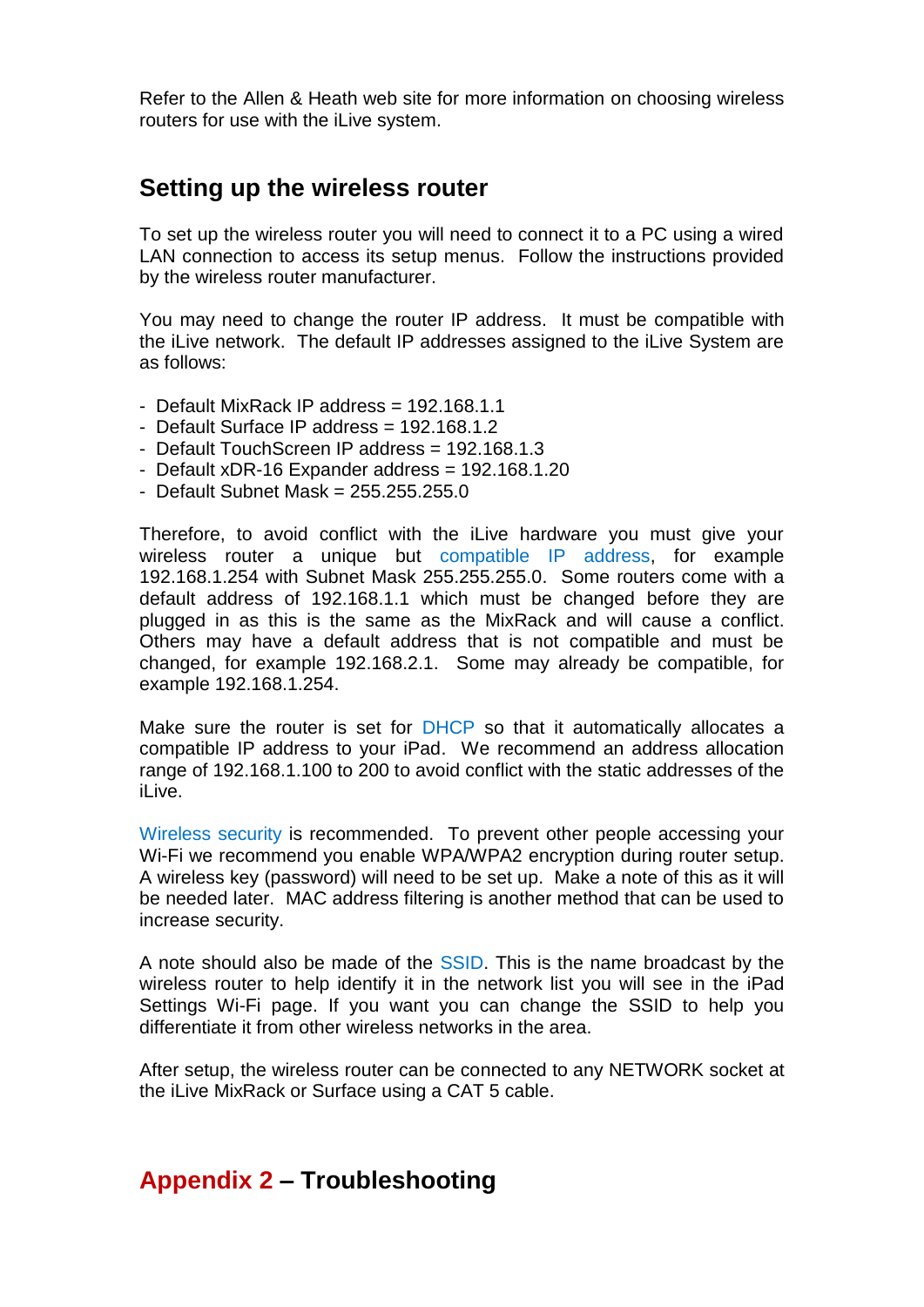### **Q**: MixPad fails to see and connect to the iLive?

**A**: Go to the Settings screen and check that Wi-Fi is turned On and the iPad is connected to the correct wireless network. Check the iPad signal icon for good signal strength before starting MixPad. Check that the wireless router has been given an address compatible with the iLive and correctly set up. See Appendix 1 for more on this.

### **Q**: There is good signal strength indicated but MixPad fails to connect?

**A**: There may be interference affecting the active wireless channel, for example other wifi networks, cordless telephones, or other digital equipment. Remove the interference or try changing the wireless channel or band:

Reboot the router find a free channel (if auto channel is set) Access the router setup to change its channel (if manually set) Change to the other Wi-Fi band – connect to 2.4GHz or 5GHz

#### **Q**: MixPad fails to connect or runs very slowly?

**A**: To ensure best performance and prevent MixPad from slowing down the rest of the iLive system, a wireless router with good specification should be used. Low cost or older routers may not have the processing power to handle the data. See Appendix 1 to find out more about choosing a router. A few things to try:

Check you are using a suitable wireless router Check that security is enabled on the router Check that the iPad is within operating range of the router Position the router high and in line of sight of the iPad Move the iPad away from the router if it is very close Turn Bluetooth off in iPad Settings

#### **Q**: The iPad looks for an Internet page and disconnects (iOS6)?

**A**: An issue with recent iPad operating system iOS6 and certain routers can result in Wi-Fi disconnecting if the router is not connected to the Internet. A work around for some routers is to go to the iPad Settings Wi-Fi page, open Settings for your router in the Network list, then under 'HTTP Proxy' select Manual and enter 'a' for Server and '1' for Port. This diverts all website traffic to a non-existent address and prevents the router disconnecting. Re-join the network. Do this for both the 2.4GHz and 5GHz bands on each router you wish to use.

**Q**: MixPad shuts down or an 'Out of memory' warning appears?

**A**: MixPad uses a lot of memory to work with the huge amount of control and metering data within iLive. Memory may be in use with other applications currently running in the background. Shut down applications you are not using. To do this return to the iPad Home screen, then double tap the Home key to view all open applications, touch and hold the app icon until the red